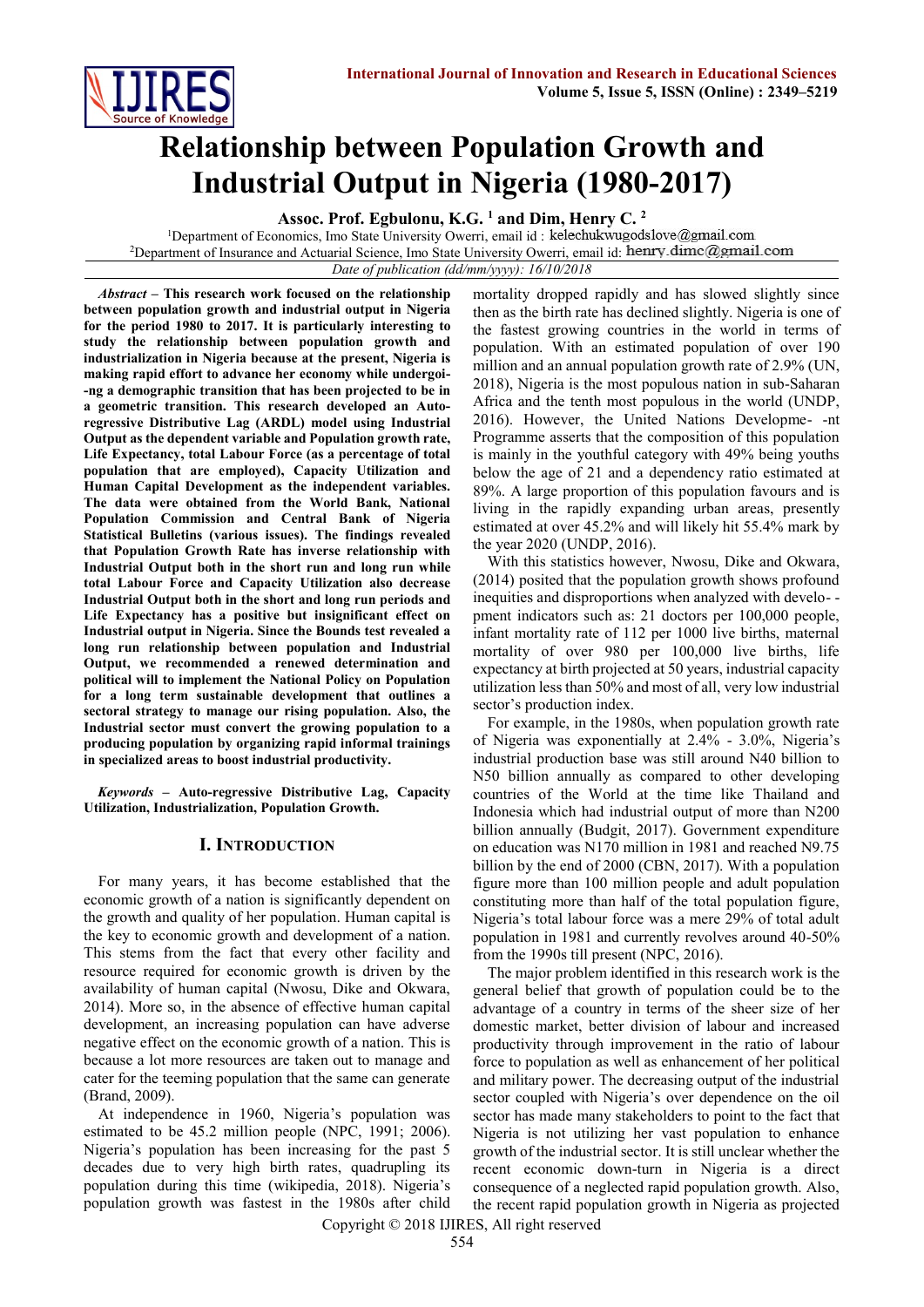by the UNDP is not known to have been equally associated with unemployment with figures ranging from 17 percent per annum for the entire population to 60 percent for the youths. Problems like job opportunities being fewer than the number seeking for them and a non-proportionate government investment in human capital development have been identified by many researchers to be among the problems working against the optimal growth of the industrial sector in Nigeria.

In the light of the problems identified above, this research work seeks to achieve the major objective of ascertaining the relationship between population growth and industrial output in Nigeria by focusing on the core population growth indices which include population growth rate, life expectancy, total labour force, capacity utilization and human capital development. Pertinent questions raised in order to help guide the study are: What is the relationship between population growth rate and industrial output in Nigeria? To what extent have life expectancy, total labour force, capacity utilization, population growth rate and human capital development affected the output of the industrial sector in Nigeria? The scope of this study is from 1980 to 2017 and it concentrates on the identified indices within the Nigerian economy.

# **II. LITERATURE REVIEW**

Nwosu, Dike and Okwara (2014) defined population growth as the increase in the number of human inhabitants of a given place. Thomas (1973), quoted in Adewole (2016) viewed population of an area as the total number of all individuals alive in a particular point in time. He further asserted that the growth rate of population is the percentage increase in the number of individuals alive in a particular point in time at a given place. Ben (2015) delineated the total population of any area of the earth's surface as a representation of a balance between two forces;

- 1. One is natural change caused by the difference between the number of births and deaths. If births are more numerous than deaths in any period, the total population will increase. However, if they are less numerous it will decrease. This simple relationship is modified by a second force: Migration.
- 2. Migration: When immigrants are more numerous than emigrants, there will be a population increase. (We assume, of course, that we are ignoring natural change for the moment). When emigrants are more numerous, there will be a population decline (Ben, 2015).

Net changes in population totals are caused by the interaction of four elements: Births and immigrants tend to push the total up: Deaths and emigrants tend to bring the total down (Taylor and Francis, 2008). Although migration may be the most important factor in small areas (for example, in a small village or a city block), it is less significant on the national level. Taylor and Francis opined that for the world as a whole, migration is irrelevant because all movements take place within the limits of the recording area. However, overpopulation is described as a condition where people's numbers exceed the carrying capacity of its habitat. In common parlance, the term usually refers to the relationship between the human population and its environment, the earth. Overpopulation does not depend only on the size or density of the population, but also on the ratio of population of available sustainable resources. It also depends on the way resources are used and distributed throughout the population (Aguirre, 2017).

Matching population growth with development is the real object of global and country action towards improved welfare, human development and economic growth. The changing patterns in the size, structure and distribution of population provide useful leads into the persistent shifts in the choice of approaches for managing development (Rostow, 1998 in Nwosu *et al*, 2014). Countries like China, India, Russia etc have utilized their rapid population growth to their advantage by way of human capital development and utilization of skilled man-power for technological advancements (Caldwell, 2002).

Nigeria tends to be least able to cope with the development and environmental consequences of rapid growth due to her low per capital income, indebtedness, and limited capacity for investments [UNFPA 1991]. The situation in Nigeria is not different from what is obtainable from other African countries; her population is large which makes it a "giant" relative to the other African countries.

# *Nigeria's Industrial Sector*

The structure of the Nigerian economy is typical of an under-developed country (Louis, CheteJohn, Adeotifoluso, Adeyinkafemi, 2016). Between the early 1990s to 2011 and 2012, the primary sector, in particular the oil and gas sector dominated GDP, accounting for over 95% of export earnings and about 85% of government revenue. The industrial sector accounted for 6% and less of economic activities in the years leading up to the 2000s, while in 2011, the manufacturing sector contributed only 4% to Gross Domestic Product (Louis et al, 2016)

The industrial sector in the late 60s and early 70s were characterized by agriculture which was the mainstay of the Nigerian economy at the time. The agric sector provided food and employment for the populace providing more than 90% employment rate for the population and providing raw materials for the nascent industrial sector, generating the bulk of government revenue and foreign exchange earnings (CBN, 2017). Following the discovery of oil and its exploration in commercial quantities in the late '70s and '80s, the fortunes of agriculture gradually diminished. Nigeria with over 50million unemployed population grappled with the few available white collar jobs thereby neglecting the agric sector (Louis et al, 2016).

The economic transformation strategy agenda, otherwise known as Nigeria vision 20 : 2020 launched in 2009 set out the direction for current industrial policy in Nigeria. The industrialization strategy aimed at achieving greater global competitiveness in the production of processed and manufactured goods by linking industrial activity with primary sector activity, domestic and foreign trade and service activity (NEEDS, 2010). The recent trade policies of the federal government (from NEEDS to date) have sought to reduce the unpredictability of the trade policy regime, establish a schedule to adopt the ECOWAS common tariff (CET) and respect obligations under multi-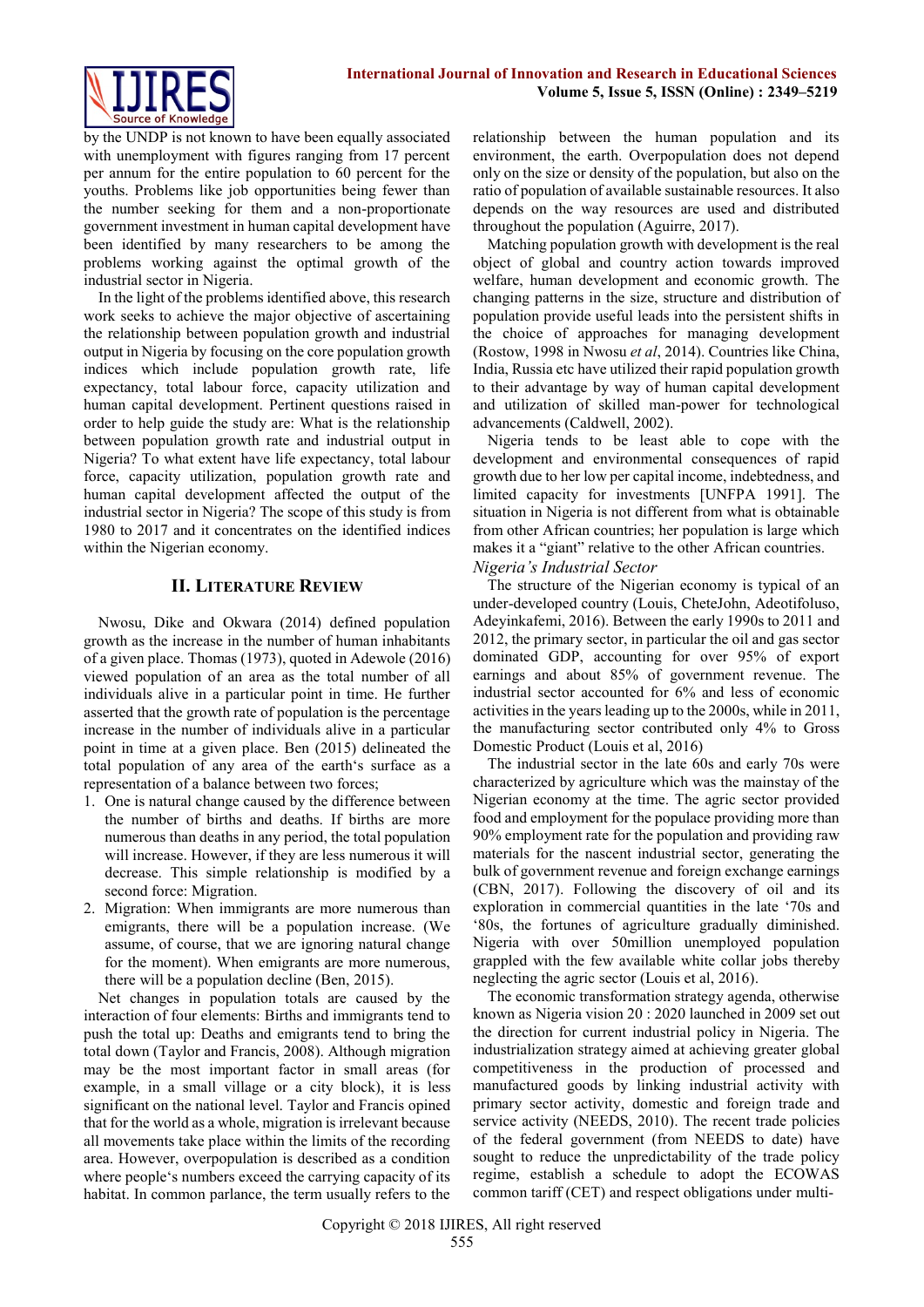

-lateral trading systems (Adenikinju, 2005).

The strengthening of the institutional and regulatory frameworks has helped to drive the industrial sector in Nigeria towards sustained growth. These institutional and regulatory frameworks include.

- 1. Banking sector reforms by the CBN.
- 2. Increase in pace of privatization and publicly owned companies.
- 3. Liberalization of the telecommunications sector.
- 4. Improvement in Standards Organization of Nigeria (SON) standardization of industrial products.
- 5. Implementation of export incentives by the Nigerian Export Promotion Council.
- 6. Improvements in the activities of the Bank of Industry (BOI), Nigerian Agricultural Cooperatives and Rural Development Bank (NACRDB), SMEDAN, NITDA, EFCC, ICPC etc.

*Population Growth and Industrial Output in Nigeria*

Adewole (2012) asserts that population growth affects the growth of the industrial sector in particular and economic development generally in two ways;

- 1. By promoting industrial production and economic development: This occurs in the developed economies
- 2. By retarding industrial production and economic development: This occurs in the developing countries like Nigeria.

According to the study committee of the office of the foreign secretary National Academy of Science [SCOFSNAS] 1972, rates of population growth in many less developed Countries are at least half the rates of economic growth and in some cases almost equal the latter. Rapid population growth slows down the growth of per capita income in developing countries and tends to perpetuate inequalities in income distribution.

Jhingan (2005), in his view stated that the growth of population tends to retard the per capita income in 3 ways: It increases the pressure of population on land; it tends to rise in cost of consumption goods because of the scarcity of the cooperate factors to increase their supplies, it tends to a decline in the accumulation of capital because with increase in family members, expenses increase. These adverse effects of population growth on per capita income operate more severely if the percentage of children in the total population is high, as is actually the case in Nigeria. Children involve economic cost in the form of time spent and money expended in bringing them up. In addition, faster population growth makes the choice scarcer between higher consumption now and the investment needed to bring higher consumption in the future.

Improving the industrial production base of any economy depends upon investments. In Nigeria, the resources available for investment are limited. Therefore, rapid population growth retards investment needed for higher future consumption (Adewole, 2012). The International Monetary Fund (IMF) reported in 2017 that it feared that issues such as population, poor foreign exchange management and policy implementation would dwarf industrial output in Nigeria; but the red flag is the population bomb. With the population currently growing at 2.7%, it is expected that industrial output should expand to

a higher rate in order to improve human development indices.

The industrial sector in Nigeria suffers from dearth of skilled labour force. Majority of the labour force are not skilled with increasing rate of imported labour to drive its production (Louis et al, 2016). Countries like China and India have proved that "a country's greatest wealth is her people" by transiting from poor, agrarian economies to become world's second and seventh largest economies respectively as Japan, the world's third largest, had done before them (WDI, 2017).

# **III. THEORETICAL FRAMEWORK**

The classical economic theory of population growth as postulated by Malthus stated that a rise in income, particularly among the poorer classes in any country, tends to increase fertility rates but decrease mortality rates. The course of events since Malthus' time has not only negated that theory but has also led to the gradual evolution of the modern theories of demographic transition.

#### *Modern theory of Population; the Optimum Population theory:*

Tushar (2016) observed that modern economists have rejected the Malthusian theory of maximum population, which, if exceeded, will spell misery in the country. Instead of the maximum population, the modern economists have substituted the idea of the optimum population.

*Meaning of Optimum Population:*

By optimum population is meant the ideal size of the population that a country should have, considering her resources. The optimum, according to Dalton and Carr-Saunders (2000) cited in Tushar (2016) means the best and the most desirable size of a country's population consistent with her resources. It is the right number. When a country's population is neither too big nor too small, but just that much which the country ought to have, it is called the optimum population.

Given a certain amount of resources, state of technical knowledge and a certain stock of capital, there would be a definite size of the population at which real income of goods and services per capita would be the highest. This is the optimum size. The optimum size can, therefore, be defined as the size at which per capita income is the highest. *Under-population and Over-population:*

If the population of a country is below the optimum, i.e., below what it ought to be, Tushar (2016) noted that then the country is said to be under-populated. The number of the people is insufficient to take the fullest possible advantage of the natural and capital resources of the country.

The resources are vast; much can be produced; but there are not enough people to carry on the work of production efficiently. Under such conditions, increase in population will be followed by an increase in the per capita income. But this increase cannot go on indefinitely. When the shortage of man-power has been made up, the per capita income will reach the maximum, and we shall say that the optimum has been reached.

If, however, the population still goes on increasing and the optimum is exceeded, then we shall have a state of over-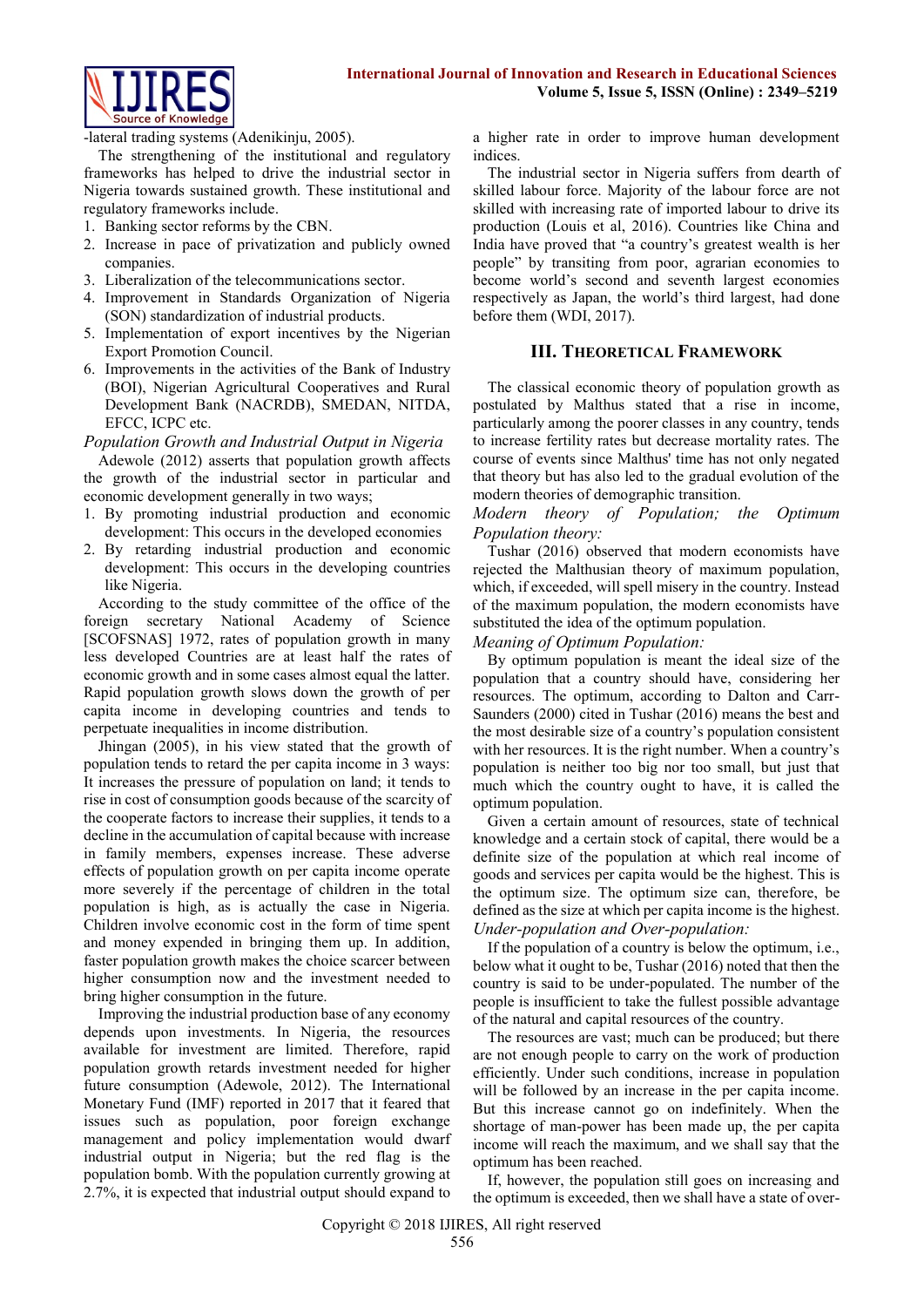

population. There will be too many people in the land. The resources will not be sufficient to provide gainful employment to all. They will be thinly spread over the teeming millions.

#### **IV. EMPIRICAL REVIEW**

Nwosu, Dike and Okwara (2014) investigated the time series role of population growth on economic growth in Nigeria and how economic growth is affected through population growth by using annual secondary observation of population growth rate and GDP from 1960 to 2008. Their empirical results support the fact that population growth has a significant impact on economic growth. Their study also found that there is a sustainable long run equilibrium relationship between economic growth and population growth. They also found evidence of unidirectional causality between population growth and economic growth.

Adewole (2012) examined the effect of population on economic development in Nigeria by using trend analysis with the scope spanning between 1981 and 2007. His study analyzed two models using Real GDP and Per capita income as dependent variables and Population growth rate as the independent variable in both models. His findings revealed that population growth has positive and significant impact on economic sustainability proxied by real gross domestic product (RGDP) and Per Capita Income but with a negative slope in the Real GDP model. He recommended a sustained improvement of the social/ human welfare of the people and population related policies to promote growth in national output as population increases. Such policies include food subsidy, employment generation, public health provision, etc.

Ogujiliba (2016) examined how changes in population dynamics affect household portfolio choices (expenditure on food, monetary transactions, goods and services and non-cash expenditure) in Nigeria given the fact that Nigeria is going through a demographic transition. His study established a link between demographic variables and household expenditure components using the Vector Error Correlation Methodology. His results suggest that population growth in Nigeria can produce significant effects on the economy via the expenditure profiles of households. The results also suggest that other factors such as real per capita income, ratio of other expenditure categories to total expenditure, influence the growth of household expenditure components.

Onwuka (2013) studied the impact of Nigeria's growing population on the country's development. He empirically tested the association between population growth and economic development in Nigeria between 1980 and 2013. His model used growth rate of GDP as a function of population growth rate, capital output, oil production and agric output. He found that growth in population outweighs that of output and this has hindered the capacity of successive governments to efficiently provide social services to the people, thereby negatively affecting development. His recommendation based on the findings is that curbs on population growth through appropriate

policies that would integrate the country's population programmers into the mainstream development efforts are necessary. That way, higher per capita consumption of social services by the citizens would be facilitated and which ultimately would boost their access to the benefits of development.

#### **V. MODEL SPECIFICATION**

The model specified for this study follows the empirical works of Adewole (2012), Onwuka (2013) and Nwosu et al (2014) who in their separate works specified Gross Domestic Product as dependent on population growth rate in a simple regression model. However, our model introduced other determinants of population growth namely life expectancy, total labour force, capacity utilization and human capital development index. In functional form, the model is specified thus:

 $INDO = F (PGR, LEX, TLF, CAPU, HCDI) ... (1)$ 

Where:

INDO = Industrial Output growth rate

PGR = Population Growth Rate

 $LEX = Life$  Expectancy

TLF = Total Labour Force

CAPU = Capacity Utilization

HCDI = Human Capital Development Index (proxied by government expenditure on education, health and social services).

Expressing the model above in an econometric form, we have:

$$
INDO_t = \alpha_0 + \alpha_1 * PGR_t + \alpha_2 * LEX_t + \alpha_3 TLF_t + \alpha_4 CAPU_t + \alpha_5 HCDI_t + \epsilon_t \qquad \dots (2)
$$

Where  $\alpha_0$  is the intercept,  $\alpha_1$ -  $\alpha_5$  are the unknown parameters of the model to be estimated and  $\varepsilon_t$  is the stochastic error term.

#### **VI. METHODOLOGY**

The ex-post-facto research design is employed for this study. The Secondary data were sourced from the Central Bank of Nigeria (CBN) Statistical bulletin, National Population Commission Annual bulletins and the National Planning Commission Annual abstracts (various issues). The period of study covers 1980 to 2017. The Autoregressive Distributive lag (ARDL) is used to model the relationship between population growth rate and industrial output in Nigeria by estimating the lagged values of population growth rates and its indices with a view to projecting future growth in industrial output.

#### *Test for Unit Root:*

The analyses start with the test for Unit Root or stationarity; since most economic time series data are nonstationary. The test is conducted using the Augmented Dickey-Fuller (ADF) Unit Root test.

The null hypothesis of the unit root i.e.  $\partial > 0$  (nonstationary) is tested against the alternative hypothesis of ∂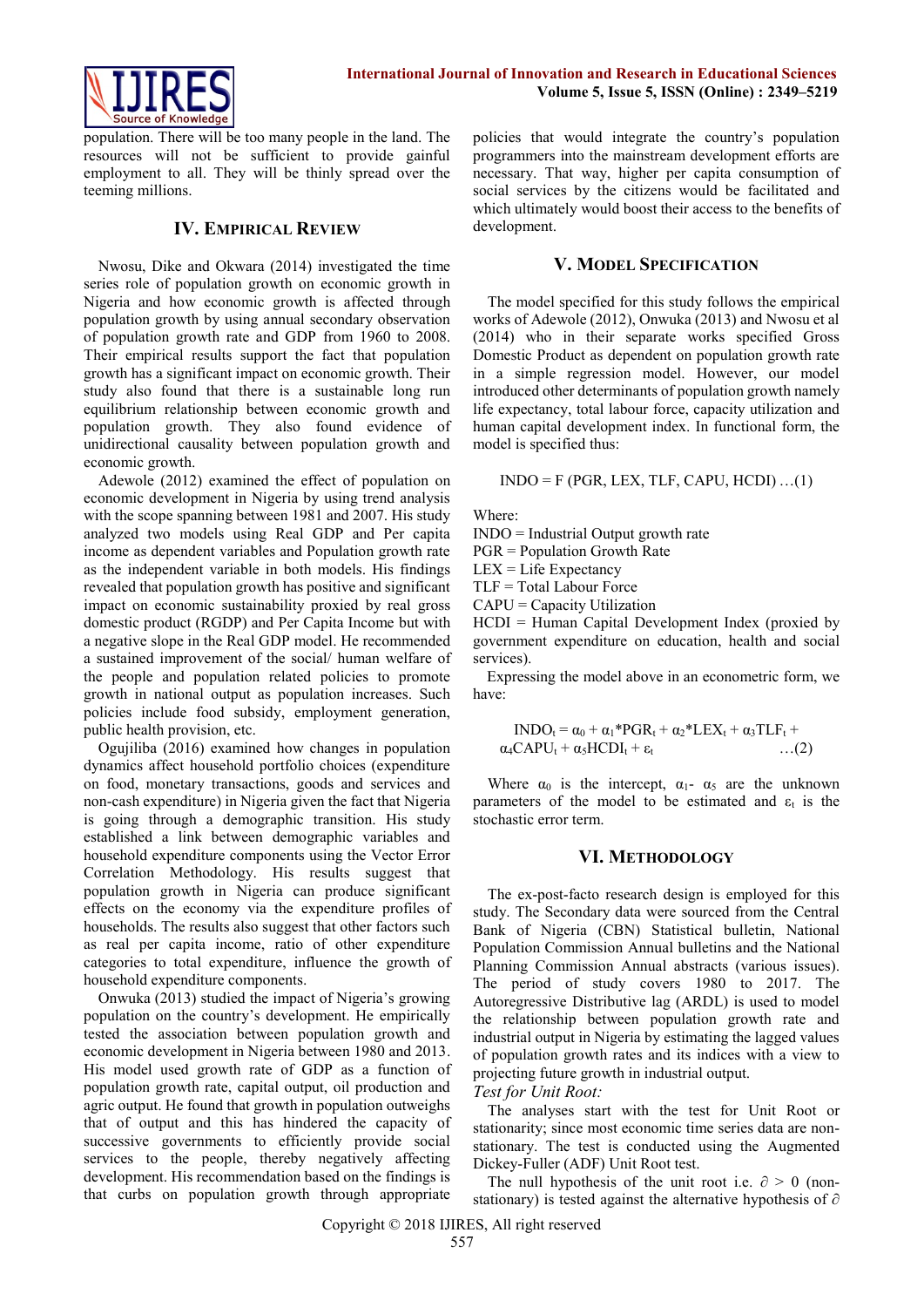

 $< 0$  (stationary) at 5% level of significance. The ADF tstatistic is compared with the 5% critical value and if it is greater than the 5% critical value, the null hypothesis of no stationarity is rejected. The test enables us to avoid regression results that are spurious.

#### *ARDL Bounds Test for Cointegration:*

In order to empirically analyze the long-run relationships and short run dynamic interactions among the variables of interest we apply the autoregressive distributed lag (ARDL) cointegration technique the ARDL bounds test is based on the assumption that the variables are I(0) and I(1) (Pesaran et al, 2001).

*Short Run and Long Run Estimation of the ARDL Model:* 

The short run equation in our model is given as follows:

$$
D(INDO)_{t-1} = \alpha_0 + \alpha_1 D(PGR)_{t-1} + \alpha_2 D(LEX)_{t-1} + \alpha_3 D(TLF)_{t-1} + \alpha_4 D(CAPU)_{t-1} + \alpha_5 D(HCDI)_{t-1} + ECM(-1)
$$

Where "D" represents the first difference operation of the variables, ECM(-1) is the one period lag of the model residual. The parameters  $\alpha_I$  *to*  $\alpha_5$  are the short run coefficients of the model while the coefficient of ECM(-1) is the long run speed of adjustment of the model. The sign of the coefficient of ECM(-1) should be negative and significant as well for holding the long run equilibrium (Dhungel, 2014).

The long run equation can be stated thus:

$$
INDO = \alpha_0 + \alpha_1 PGR + \alpha_2 LEX + \alpha_3 TLF + \alpha_4 CAPU +
$$
  

$$
\alpha_3 HCDI + U_t
$$

Where the variables INDO, PGR, LEX, TLF, CAPU, HCDI are as defined in equation 1 while the parameters α*<sup>1</sup> to α<sup>5</sup>* are the long run coefficients and "U" is the error term.

#### **VII. DATA ANALYSIS**

The Unit Root test carried out on the variables is summarized in Table 1 below:

| Table 1. Unit Root Test. |       |                       |                          |             |  |
|--------------------------|-------|-----------------------|--------------------------|-------------|--|
| <b>Variables</b>         |       | <b>ADF</b> statistics | <b>ADF</b> statistics at | Order of    |  |
|                          |       | at Level              | <b>First Difference</b>  | integration |  |
| <b>INDO</b>              |       | $-1.664266$           | $-5.316667$              | I(1)        |  |
| <b>PGR</b>               |       | $-3.062168$           | $-6.461258$              | I(0)        |  |
| LEX                      |       | $-3.027149$           | $-9.366816$              | I(0)        |  |
| TLF                      |       | $-2.184378$           | $-3.030234$              | I(1)        |  |
| <b>CAPU</b>              |       | $-2.656964$           | $-3.087650$              | I(1)        |  |
| <b>HCDI</b>              |       | $-5.119611$           | $-9.344002$              | I(0)        |  |
|                          | $1\%$ | $-3.621023$           | $-3.626784$              |             |  |
| Critical                 | 5%    | $-2.943427$           | $-2.945842$              |             |  |
| Values                   | 10%   | $-2.622989$           | $-2.627420$              |             |  |

Source: Extracted from Eviews9 Output

The table above shows that the variables have mixed order of integration. Industrial output (INDO), Total Labour Force (TLF) and Capacity Utilization (CAPU) are all stationary at first difference i.e. integrated of order I(1) while Population Growth Rate (PGR), Life Expectancy (LEX) and Human Capital Development (HCDI) are stationary at level i.e. integrated of order I(0). The

determination of the order of integration of the variables establishes the fact that the statistical properties of the variable are constant and do not change over time. Also, since there is no second order integrated I(2) variable, we go ahead to estimate the long run relationship amongst the variables using the ARDL Bounds test.

# *ARDL Bounds Test*

The bounds test carried out on the variables is summarized below:

| Table 2: ARDL Bounds Test                        |
|--------------------------------------------------|
| Null Hypothesis: No long-run relationships exist |

| <b>Test Statistic</b> | Value                 | k        |  |
|-----------------------|-----------------------|----------|--|
| F-statistic           | 4.755737              | 5        |  |
|                       |                       |          |  |
|                       | Critical Value Bounds |          |  |
| Significance          | I0 Bound              | I1 Bound |  |
| 10%                   | 2.26                  | 3.35     |  |
|                       |                       |          |  |
| 5%                    | 2.62                  | 3.79     |  |
| 2.5%                  | 2.96                  | 4.18     |  |

Source: Extracted from Eviews9 Output F-statistic  $= 4.7557$ 

The ARDL Bounds test above shows that the F-statistic value of 4.7557 is greater than both the  $I(0)$  and  $I(1)$  bounds critical values at 5% hence we reject the null hypothesis stated above. Therefore, we conclude that there exists a long run relationship among the variables i.e. Population Growth Rate has a long run effect on industrial sector's output in Nigeria.

#### *Auto-Regressive Distributive Lag Selection and Short Run Estimates*

The lag distribution and short run estimates of the ARDL population growth rate – industrial growth model is shown below as follows:

Table 3. Cointegrating Form.

| Variable      | Coefficient | Std. Error | t-Statistic | Prob.  |
|---------------|-------------|------------|-------------|--------|
|               |             |            |             |        |
| $INDO(-1)$    | 1.140130    | 0.162700   | 7.007555    | 0.0000 |
| D(PGR)        | $-0.424556$ | 14.501128  | $-0.029277$ | 0.9770 |
| D(LEX)        | 1.079386    | 0.861256   | 1.253270    | 0.2281 |
| $D(LEX(-1))$  | 1.139259    | 0.739887   | 1.539774    | 0.1432 |
| D(TLF)        | $-2.912710$ | 4.220603   | $-0.690117$ | 0.5000 |
| $D(TLF(-1))$  | $-6.185222$ | 4.667206   | $-1.325252$ | 0.2037 |
| $D(TLF(-2))$  | $-1.695792$ | 3.345916   | $-0.506824$ | 0.6192 |
| $D(TLF(-3))$  | $-5.562230$ | 3.168133   | -1.755681   | 0.0983 |
| $D(TLF(-4))$  | 1.695792    | 3.345916   | 0.506824    | 0.6192 |
| D(CAPU)       | $-0.594318$ | 0.894797   | $-0.664193$ | 0.5160 |
| $D(CAPU(-1))$ | 1.347769    | 0.746242   | 1.806076    | 0.0898 |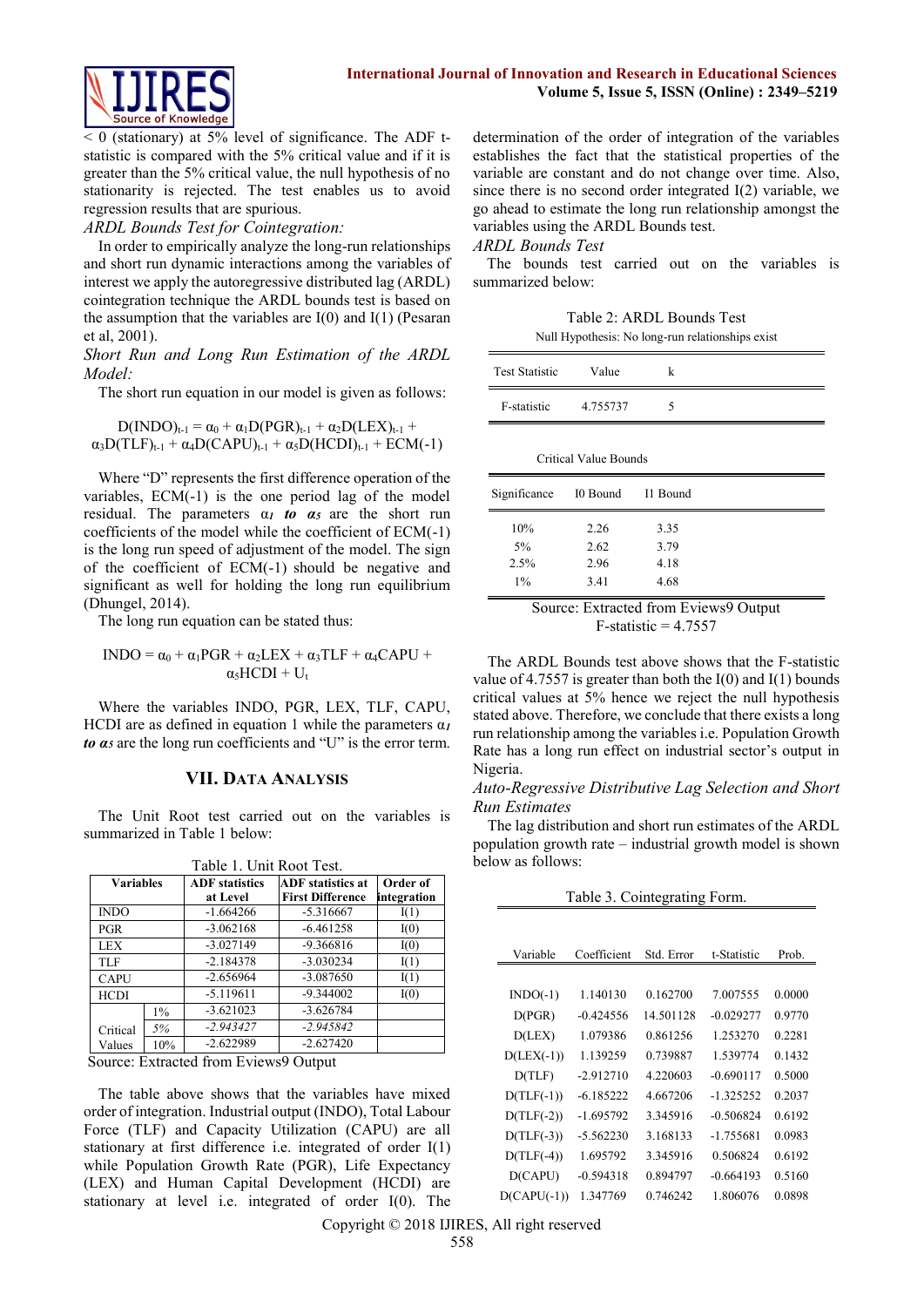

| <b>International Journal of Innovation and Research in Educational Sciences</b> |  |                                              |  |
|---------------------------------------------------------------------------------|--|----------------------------------------------|--|
|                                                                                 |  | Volume 5, Issue 5, ISSN (Online) : 2349-5219 |  |

| $D(CAPU(-2))$ | 1.557663    | 1.281552 | 1.215451    | 0.2418 |  |
|---------------|-------------|----------|-------------|--------|--|
| D(MPDI)       | 0.076116    | 0.093073 | 0.817813    | 0.4255 |  |
| $D(HCDI(-1))$ | $-0.273236$ | 0.091801 | $-2.976413$ | 0.0089 |  |
| $D(HCDI(-2))$ | 0.321824    | 0.103080 | 3.122068    | 0.0066 |  |
| $D(HCDI(-3))$ | $-0.158431$ | 0.093359 | $-1.697005$ | 0.1091 |  |
| $D(HCDI(-4))$ | $-0.117013$ | 0.101683 | $-1.150767$ | 0.2667 |  |
| $CointEq(-1)$ | $-0.436484$ | 0.162700 | $-14.97530$ | 0.0000 |  |
|               |             |          |             |        |  |

*Source: Extracted from Eviews9 Output*

The lag selection follows the Akaike Info Criterion. The AIC selects the best fitted lag for the model with the lowest AIC. The ARDL model selected a lag structure of 1, 0, 1, 4, 2, 4 which means that one lag period is chosen for the dependent variable (Industrial Output), No lag for the first independent variable (Population Growth Rate), one lag for Life Expectancy, Four lag periods for Total Labour Force, two lags for Capacity Utilization and four lags for Human Capital Development. The lag structure shows the maximum number of years it takes for the variable to bring about a change in the current value of industrial output.

We can see from the table that Population Growth rate (PGR) has no lag periods hence the current years' rate of population growth decreases industrial output by 0.425 units. Also, Life Expectancy has one period lag and it shows that a unit increase in Life Expectancy in the previous year and current year will lead to a corresponding increase in industrial output by 1.14 units and 1.08 units respectively.

Total Labour Force on the other hand has 4 lag periods. The coefficients for the whole 4 years prior to the current year are negative which means that TLF has inverse relationship with Industrial Output in the previous years and current year. Capacity Utilization is positive in the first lag period (1.348) but changed to negative in the current year (- 0.594). This reveals that capacity utilization of the manufacturing sector is gradually decreasing given the effects of population growth rate.

Furthermore, Human capital development index (HCDI) proxied by expenditures on education, health and social services shows negative coefficients in the first and third period lags while being positive in the second period lag and current year. This represents a fluctuation in the effect of HCDI on industrial output which is attributed to the unsteady and inadequate government expenditures on the development of human capital.

The speed of adjustment of the model is estimated at 0.436 which is approximately 43.6%. This means that the rate at which the model returns to long run equilibrium is 43.6% estimated annually.

#### *Long Run Estimates*

The Long run estimates of the ARDL model is summarized below:

| Long Run Coefficients |                                                  |                      |                        |                  |  |  |
|-----------------------|--------------------------------------------------|----------------------|------------------------|------------------|--|--|
| Variable              | Coefficient<br>Std. Error<br>t-Statistic<br>Prob |                      |                        |                  |  |  |
| <b>PGR</b><br>LEX     | $-0.174249$<br>0.910593                          | 0.051032<br>0.549464 | $-3414505$<br>1.657239 | 0.0170<br>0.1169 |  |  |

| TLF         | $-0.836562$ | 0.535914  | $-1.561002$ | 0.1381 |
|-------------|-------------|-----------|-------------|--------|
| <b>CAPU</b> | $-0.157778$ | 0.042628  | $-3.701276$ | 0.0043 |
| <b>HCDI</b> | 0.028298    | 0.091677  | 0.308668    | 0.7616 |
| €           | 27.282490   | 20 097264 | 1.357523    | 0.1935 |

R-squared =  $0.951$ ; Adjusted R-squared =  $0.935$ Source: Extracted from Eviews9 Output INDO = 27.2825 – 0.1742\*PGR + 0.9106\*LEX – 0.8366\*TLF – 0.1578\*CAPU + 0.0283\*HCDI

The long run coefficients of the model show that Population Growth Rate has a negative relationship with Industrial Output decreasing it significantly by 0.174 units. Life Expectancy has a positive but insignificant relationship with industrial output meaning that as life expectancy increases, Industrial output increases by 0.9106 units which is in line with the apriori expectation.

Conversely, total labour force (TLF) and Capacity Utilization (CAPU) each decreases Industrial output by 0.8366 and 0.1578 units respectively. However, only capacity utilization decreases industrial output significantly.

Human capital development has a positive coefficient of 0.0283 showing a positive relationship with industrial output, but the positive relationship did not significantly enhance the growth of industrial sector's output.

Finally, the adjusted R-squared is 0.935 meaning that population growth rate and its indices account for up to 94% of the changes in industrial sector's output. It also has a significant joint impact on the industrial sector with Fstatistic value of 28.93.

# **VIII. SUMMARY AND IMPLICATIONS OF THE FINDINGS**

The analyses of the relationship between population growth rate and industrial output gave us some interesting findings which are summarized as follows:

- 1. Population growth rate decreases the rate of industrial output in Nigeria. The decrease is more significant in the long run than in the short run. This means that as the population increases, industrial output decreases. This is not in line with economic apriori expectation and confirms the fact that the growing population in Nigeria has not been adequately utilized for the growth of the industrial sector. As stated by Onwuka (2013), "growth in population outweighs that of output and this has hindered the capacity of successive governments to efficiently provide social services to the people, thereby negatively affecting development". This assertion gives credence to the fact that Nigeria's population growth rate outweighs industrial production hence affecting the rate of economic growth.
- 2. Life Expectancy has a positive relationship with industrial output. As Life expectancy increases, it tends to increase industrial output. This means that the higher the survival rate, industrial sector will be better for it given the sector's need for active labour. But this variable is not significant which is seen in the negative effect of industrial labour force on industrial production.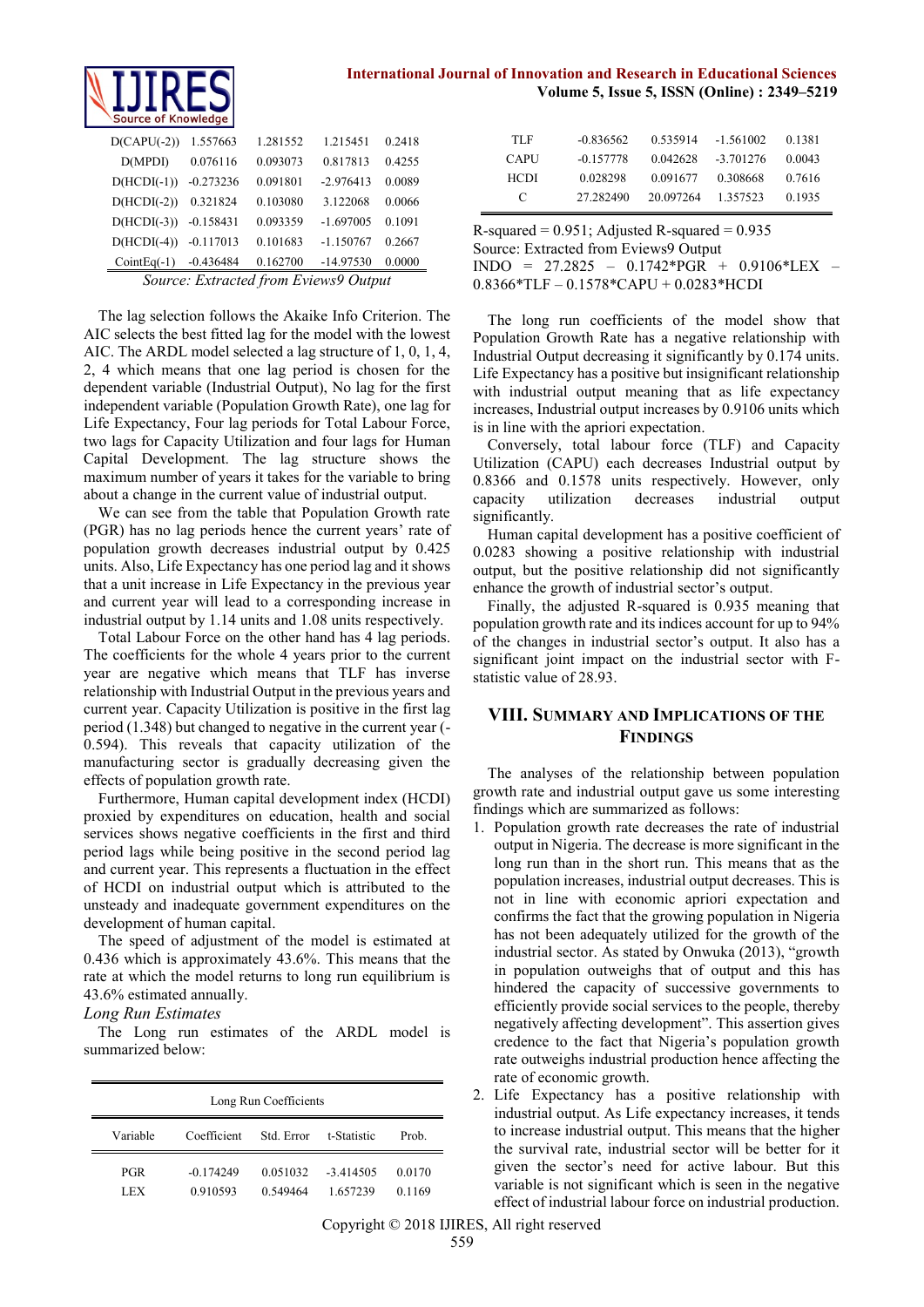

Total labour force shows a negative effect on industrial output both in the short run and the long run. What this implies is that the labour force absorbed by the industrial sector is not enough when compared to the population growth rate and the life expectancy and this has resulted in decreasing output of the industrial sector.

- 3. The manufacturing capacity utilization has inverse relationship with industrial output decreasing it by 0.594 units and 0.158 units in the short run and long run respectively. However, human capital development index proxied by government expenditure on education, health and social services has positive but insignificant impact on the growth of the industrial sector in Nigeria. This implies that the pattern of government expenditure has helped to equip a large percentage of the population towards impacting positively on the industrial sector but this has not been very significant in terms of achieving the desired rapid growth of industrial production as witnessed in other advanced nations of the world.
- 4. Population growth rate was found to have long run impact on the industrial sector jointly accounting for up to 94% of the variations in industrial output.

# **IX. CONCLUSION AND RECOMMENDATIONS**

Nigeria's population reached 182 million in 2016 according to the International Monetary Fund (IMF) estimates with a rate of growth of 2.5%. This research work modeled the relationship between the growth rate of population and industrial sector's output with particular emphasis on the key variables that determine population growth namely life expectancy, total labour force, rate of capacity utilization and human capital development. Our findings led to the conclusion that Nigeria's growing population has not been effectively utilized to revolutionalize the industrial sector. The sector still grapples with low labour force utilization, inadequate capacity utilization and absence of skilled man-power to grow its productions. Given the less than expected impact of population growth rate on industrial sector's output in Nigeria, it is, therefore, recommended that:

- 1. There should be a renewed determination and political will to implement the National Policy on Population for sustainable development that outlines a sectoral strategy to manage our rising population. This National Policy on Population was rolled out in the year 2004 but ignored thereafter. By going back and re-enacting and possibly modifying its provisions, Nigeria would have set out on the right track to utilizing the abundant human resources for growth of the industrial sector.
- 2. There should be a rapid increase in government interv- -ention in education, health and social services. By investing more in these areas, indigenous man-power will be built, total skilled and employable man-power will be enhanced and the industrial sector will be better off for it.
- 3. Continuous geometric population growth will only add more pressure on other indices like capacity utilization, total labour force, life expectancy etc. and these can only contribute more to decreased industrial activities given

the inadequate man - power development. Increase in life expectancy without a corresponding increase in industrial labour utilization will only spell doom for the nation. In the light of this, the industrial sector in Nigeria should look inwards towards the training and re-training of their man-power and not depending on the government. Non-formal training centres should be established to enroll the teeming youth population and train them in areas that need specialty so as to convert the growing population into a producing population thus driving the needed growth in the economy.

#### **REFERENCES**

- [1] Aguirre, M.S. (2017) ― Population Resources and Environment: A Survey of the Debate'', the Catholic Family and Human Right Institute. The Catholic University of America.
- [2] Adenikinju, A. F. (2005) African Imperatives In the New World Order, Country Case Study of the Manufacturing Sector in Nigeria, African Economic Research Consortium and Ibadan: Trade Policy research and training Programme, pp101-158
- [3] Adewole, A.O. (2012) Effect of Population Growth On Economic Development In Nigeria: A Quantitative Assessment, International Journal of Physical and Social Sciences India, 2(5)
- [4] Caldwell J.C (2002). The Theory of Fertility Decline. Academic Press, New York.
- [5] Central Bank of Nigeria Statistical Bulletin 2008. 2010, 2017
- Dalton and Carr-Saunders (2000) The Concept of Optimum Population[, www.economicdiscussion.net](http://www.economicdiscussion.net/)
- [7] Department of Economic and Social Affairs, Population Division, United Nations World Population Prospects: The 2017 Revision
- [8] Dhungel, K.R. (2014) Estimation of Short and Long Run Equilibrium Coefficients in Error Correction Model: Empirical Evidence from Nepal, International Journal of Econometrics and Financial Management 2(6) pp214-219
- [9] Egbulonu, K.G., Dim, Henry C. and Agba, U.P. (2018) Economic Recession and Industrial Growth in Nigeria, International Journal of Research In Social Sciences, 8(4) pp59-65[\) www.ijmra.us](http://www.ijmra.us/)
- [10] International Monetary Fund (IMF) (2016) Managing Nigeria's Population For Growth, Working Paper
- [11] Louis, N., Chete John, O., Adeoti Foluso, M., Adeyinka Femi, O.O. (2016) Industrial Policy in Nigeria: Manufacturing Transformation, Opportunities and Challenges in a Resource-rich Country, Oxford University Press Publications p.115
- [12] National Population Commission (2000), Nigeria Demographic Health survey 1999. Calverton, Maryland: National population Commission and ORC/Macro.
- [13] National Planning Commission (NPC) (2010) Nigeria, National Economic Empowerment Development Strategy (NEEDS), and Economic Transformation Blueprint Vision 20:2020, Abuja
- [14] National Population Commission (NPC) Annual Bulletin (various issues)
- [15] Nelson, C.R. and Plosser, C.I. (1982) Trends and Random Walks in Macroeconomic Time Series, Some Evidence and Implications, Journal of Monetary Economics, 10(2): 139-162
- [16] Nwosu, C., Dike, A.O. and Okwara, K.K. (2014) the Effects of Population Growth on Economic Growth in Nigeria, The International Journal of Engineering and Science (IJES), 3(11)
- [17] Ogujiuba, K. (2005). Challenges of population Dynamics in Nigeria: Implications of Household's Portfolio Choices. Department of Economics, University of Nigeria.
- [18] Onwuka, P.O. (2013) Rapid Population Growth and Nigeria's Economic Development; A Simple Econometric Analysis, International Journal of innovative Finance and Economics Research, (IJIFER) 3(2)
- [19] Pesaran, M.H., Shin, Y and Smith, R.J. (2001) Bounds Testing Approaches to the Analysis of Level Relationships, Journal of Applied Econometrics, 16, 289-326
- [20] Taylor and Francis, (2008). Consequences of Rapid population Growth in Developing Countries, New York Inc.
- [21] Thomas Frejka (1972) the Future of Population Growth: Alternative paths to Equilibrium, Wiley Inter - Science